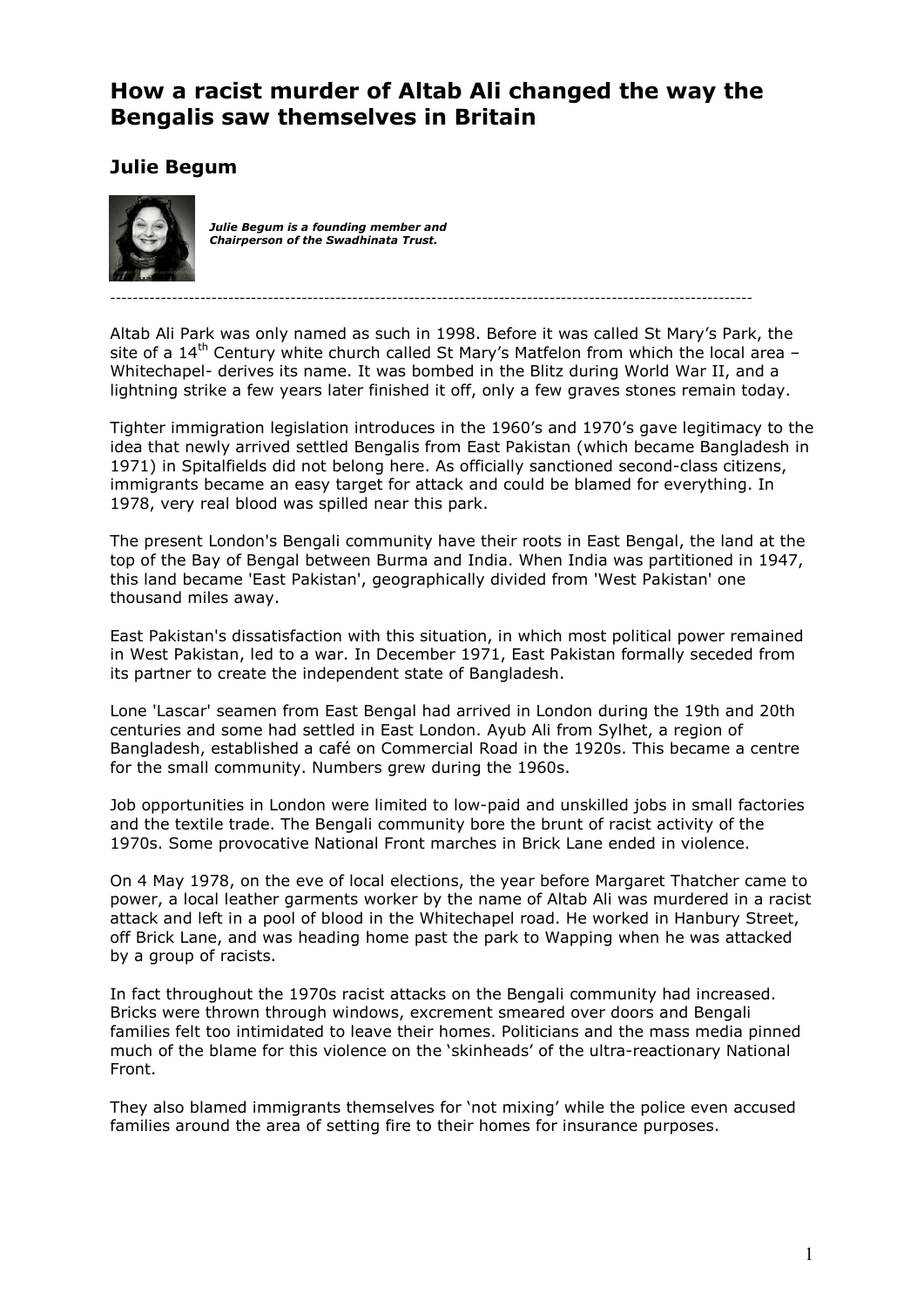These explanations of course simply hid mainstream scrape goating when in the late 1960's the post-war boom subsided into bust and recession hit Britain. Trade union leaders and the TUC (Trade Union Congress) demanded stiffer measures to keep immigrants out, encouraging a view that white were being driven from their jobs by blacks and Asians, rather than by government failure. The idea of too many workers chasing too few jobs became popular and demands to protect 'British jobs British workers', a common slogan. These ideas spurred violent racist attacks on the ground.

By the mid-1970's a number of local youth movements, realising that they would have to defend themselves, united with anti-racists under the umbrella of the Asian Youth Movement. They were influenced by the ideas of radical solidarity movements in the US and attempted to reclaim the streets from the racists, confronting them head on when they attempted to smash up Bengali shop fronts in Whitechapel Road and in Brick Lane. In the streets racist abuse and violence was a real threat. The role of the left organisations, active in the labour movement and in specific anti-fascist and anti-racist campaigns, was crucial to street mobilisations that confronted fascists. Whatever the revolutionary left's inadequacies, the Asian youth met active support, from white leftists who stood for workers' unity and socialism.

In this period it is worth noting, being anti-racist meant you believed there was only one race, the human race. Anti-racists campaigned against ideas of racial difference, against all forms of discrimination and for equal treatment for all and when it came to jobs and wages, for unity between black, white and Asian workers.

Racist violence and killings produced a radicalisation. The racist murder of a Sikh youth, Gurdip Singh Chaggar, in Southall in June 1976, and the killing of a Bengali garment worker, Altab Ali, in the East End of London in May 1978 led to the creation of new youth movements. Tariq Mehmood and Tarlochan Gata-Aura formed the UBYL. The name is significant, stressing, "Black" rather than "Asian"; they looked for "Black" unity.

In the East End the killing of Altab Ali brought Bengalis out onto the streets as the community began to organise; the Bengali youth organisations were formed. Rajonuddin Jalal was involved in the formation of the Bangladesh Youth Movement (BYM), which was a crucial youth organisation struggling against the then National Front in 1978. He was involved in setting up many cultural projects in Tower Hamlets, including the Kabi Nazrul Centre. The BYM was one of the leading organisations, which coordinated the biggest protest march from Whitechapel to the House of Commons.

"I was involved in the formation of the Bangladesh Youth Movement (BYM), which was a crucial youth organisation organising against the then National Front (NF) from back in 1978. I was involved in setting up many cultural projects in Tower Hamlets, for example The Kabi Nazrul Centre. The youth movement played an important role, against the fascist when they became organised and active in Brick Lane area, following the murder of Altab Ali and Ishaq Ali back in 1978.

BYM was one of the leading organisations that organised the first protest march that involved about 2000 of Bengalis coming out in the streets of London, marching from Whitechapel to the House of Commons and back. And the slogan was 'Here to stay, here to fight".

When asked what was the function of the BYM, he replies:

"If you go back to 1976, then you would find that the existence of the community was not really acknowledged in the wider arena and so having a youth movement as an organisation itself was an important achievement. Later on in 1978, following the murder of Altab Ali and Ishaq Ali, it became a very important organisation in that it was mobilizing the community against racism, racial attacks and organised racist agitation as well.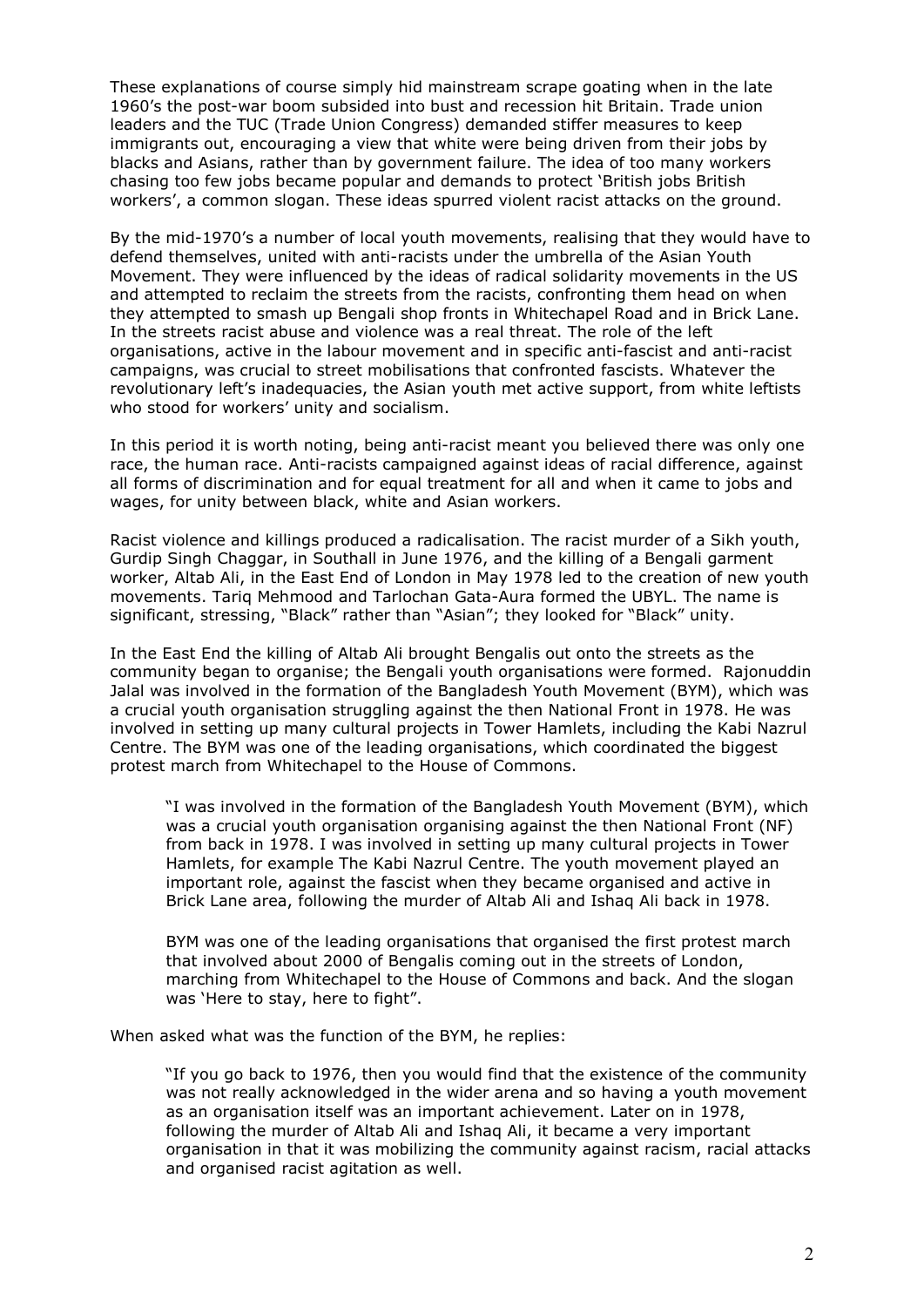So it was an organisation that mobilised the young people, it mobilised the community at large, it gave a voice to the community, it organised people to support people who were victims of racial attacks on housing estates, and on streets. Later on it played a role in politicising the community."

He continues to say that:

"So you would find in early '80s young people were taking part in the political process. Many of the people, who used to be involved with the Bangladesh Youth Movement, are now councillors in Tower Hamlets. So historically it was a very important organisation, it happened to be there in the right time, mobilising the community and therefore significant from that point of view.

The fact that there is a Bengali member of parliament in Tower Hamlets now can be seen a direct result of these events. For Jalal, the event of the murder of Altab Ali had far reaching affects on the way that the Bengali community see themselves in the Britain today.

The Asian Youth Movements (AYMs) of the 1970s and 1980s were powerful examples of political movements influenced by black politics and a version of secularism that became a unifying force between different religious communities. Anandi Ramamurthy drawing on interviews with participants in the youth movements and material collected together for the 'Tandana-Glowworm' digitised archive of AYM ephemera, the author contextualises the AYMs in the political history of Asians in Britain, he analyses their distinctive political stance and describes the leaflets, magazines and posters which they produced. The legacy of the AYMs, it is argued, lies in their example of organising politically at the grass roots across religious divides.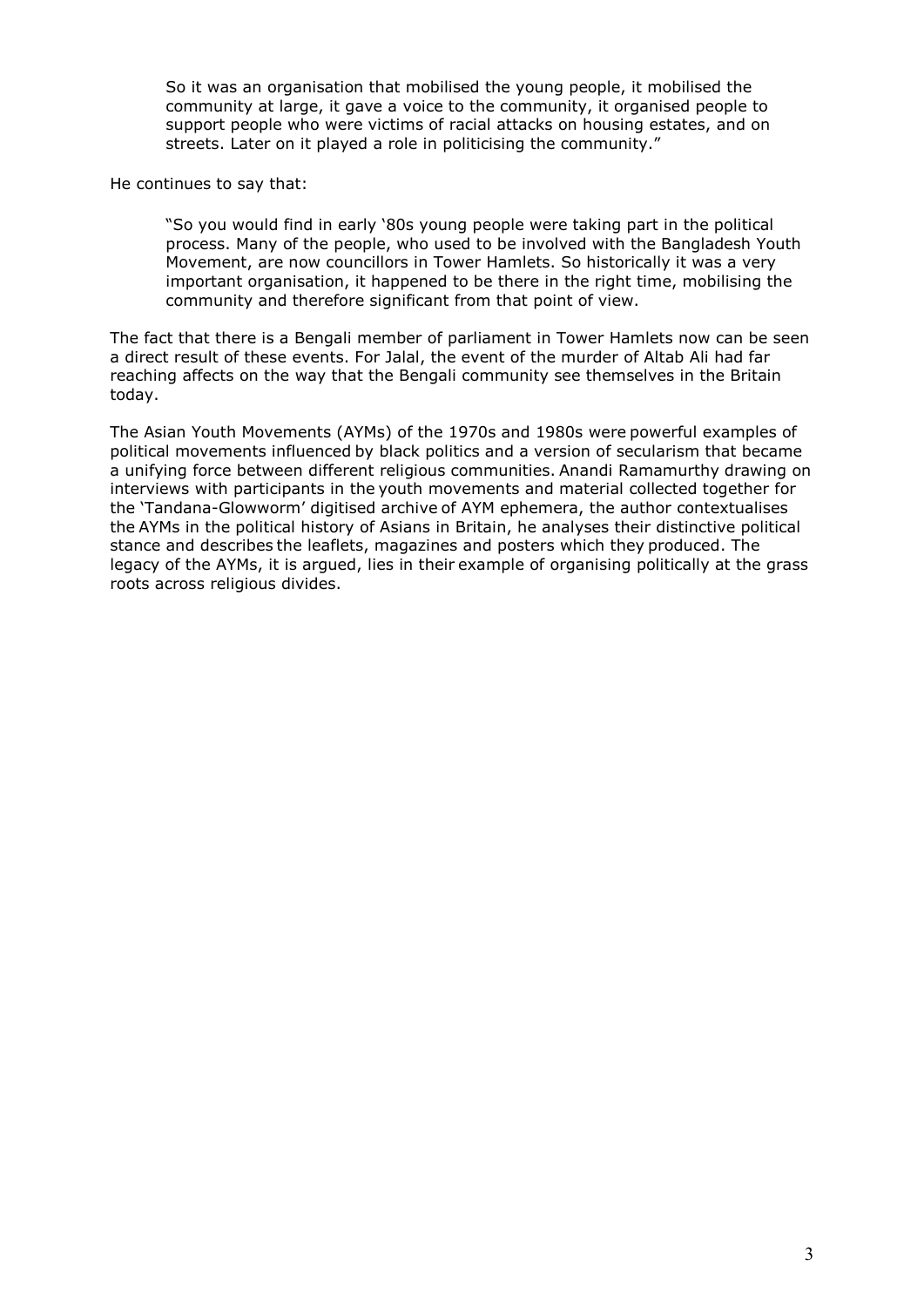Below is an example of the front cover of a magazine showing photographs of crowds of people at Altab Ali's funeral protesting at his death.



Edition 6 of 'CARF', the paper of the Anti-Racist, Anti-Fascist Co-ordinating Committee, was printed in 1978. The front page has photographs of scenes from the funeral of Altab Ali, a young Bengali who was stabbed to death in a racist attack in Adler Lane, Whitechapel. Ali's death became a symbol of race hatred in the area and sparked a protest march. On 14 May, 7,000 Bengalis gathered in Brick Lane to join the largest demonstration by Asians that had been seen in Britain. A park in the centre of Whitechapel has been named after Altab Ali to commemorate his death.

The name and character of the park is part of the establishment of the Bengali community of this area of East London, also containing a memorial to the Bengali Martyrs, another major event in East Bengal's history in which led to the Bengali Language Movement in1952.